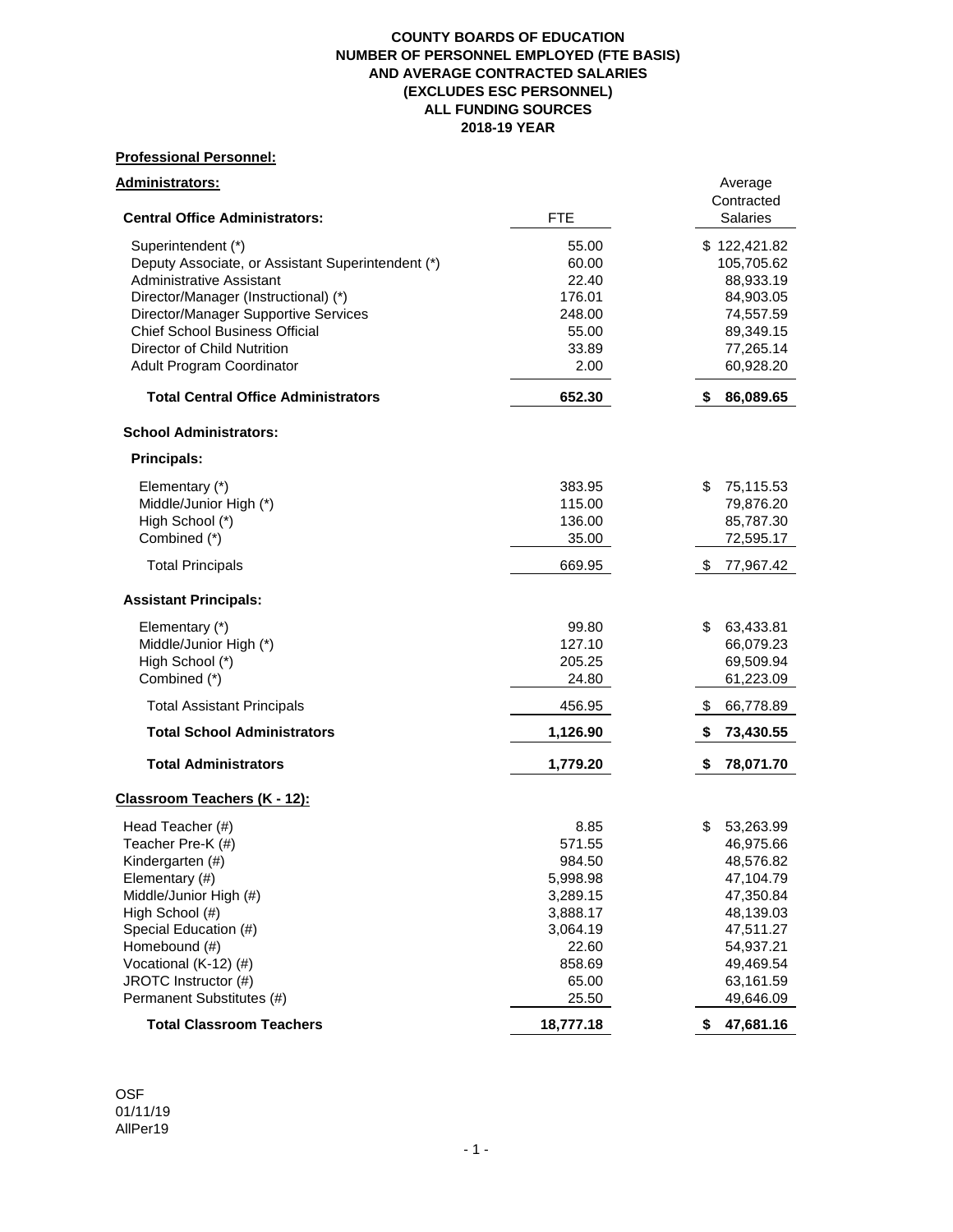# **NUMBER OF PERSONNEL EMPLOYED (FTE BASIS) AND AVERAGE CONTRACTED SALARIES (EXCLUDES ESC PERSONNEL) ALL FUNDING SOURCES 2018-19 YEAR**

| <b>Professional Student Support Personnel:</b>       |            | Average<br>Contracted |
|------------------------------------------------------|------------|-----------------------|
|                                                      | <b>FTE</b> | <b>Salaries</b>       |
| Counselor (@)                                        | 732.99     | \$<br>52,536.99       |
| School Nurse (AB) (@)                                | 309.72     | 49,491.96             |
| <b>Total Professional Student Support Personnel</b>  | 1,042.71   | 51,632.52<br>\$       |
| <b>Other Instructional Staff:</b>                    |            |                       |
| Curriculum Specialist (*)                            | 153.47     | 68,808.35<br>\$       |
| Librarian (#)                                        | 223.24     | 51,044.37             |
| Psychologist (#)                                     | 127.96     | 59,921.78             |
| Speech Language Pathologist (#)                      | 416.10     | 55,946.06             |
| Speech Assistant (#)                                 | 29.00      | 41,847.21             |
| Remedial Specialist (#)                              | 343.45     | 51,066.24             |
| Academic Coach (#)                                   | 125.00     | 54,633.66             |
| Activities Director (*)                              | 11.50      | 58,490.77             |
| Attendance Director (#)                              | 70.00      | 67,671.51             |
| <b>Curriculum Enrichment Instructor</b>              |            |                       |
| Technology Integration Specialist (#)                | 92.61      | 53,322.52             |
| <b>Total Other Instructional Staff</b>               | 1,592.33   | \$<br>55,786.96       |
| <b>Other Support Staff:</b>                          |            |                       |
| School Nurse (Below AB)                              | 5.50       | \$<br>39,069.73       |
| <b>Registered Nurse</b>                              | 1.00       | 50,000.00             |
| Attendance Officer (*)                               | 10.00      | 53,633.32             |
| Social Worker                                        | 85.30      | 48,367.78             |
| <b>Truancy Diversion Specialist</b>                  | 7.50       | 50,753.28             |
| Dental Hygienist                                     | 1.00       | 56,327.00             |
| Professional Educational Interpreter                 | 3.00       | 50,744.67             |
| <b>Physical Therapist</b>                            | 25.75      | 65,192.87             |
| <b>Occupational Therapist</b>                        | 60.95      | 58,357.40             |
| <b>Athletic Trainer</b>                              | 7.72       | 48,574.88             |
| Audiologist                                          | 2.50       | 59,663.40             |
| Psychometrist                                        | 1.00       | 63,222.00             |
| <b>Professional Accountant</b>                       | 47.00      | 60,365.39             |
| <b>Adult Program Specialist</b>                      | 1.00       | 65,223.60             |
| <b>Technology Systems Specialist</b>                 | 129.00     | 54,294.19             |
| <b>Total Other Support Staff</b>                     | 388.22     | \$<br>54,725.48       |
| <b>Total Pre-K - 12 Grade Professional Personnel</b> | 23,579.64  | 50,812.35             |
| <b>Adult Teachers:</b>                               |            |                       |
| Vocational (Post Secondary)                          | 88.79      | 55,111.68<br>\$       |
| Vocational (Adult)                                   | 59.30      | 54,178.06             |
| <b>Community Education</b>                           | 4.00       | 49,328.12             |
| <b>Total Adult Teachers</b>                          | 152.09     | 54,595.55<br>\$       |
| <b>Total Professional Educators - PK-12</b>          | 22,840.13  | 50,318.92<br>\$       |
| <b>Total Professional Personnel</b>                  | 23,731.73  | 50,836.60<br>\$       |

OSF 01/11/19 AllPer19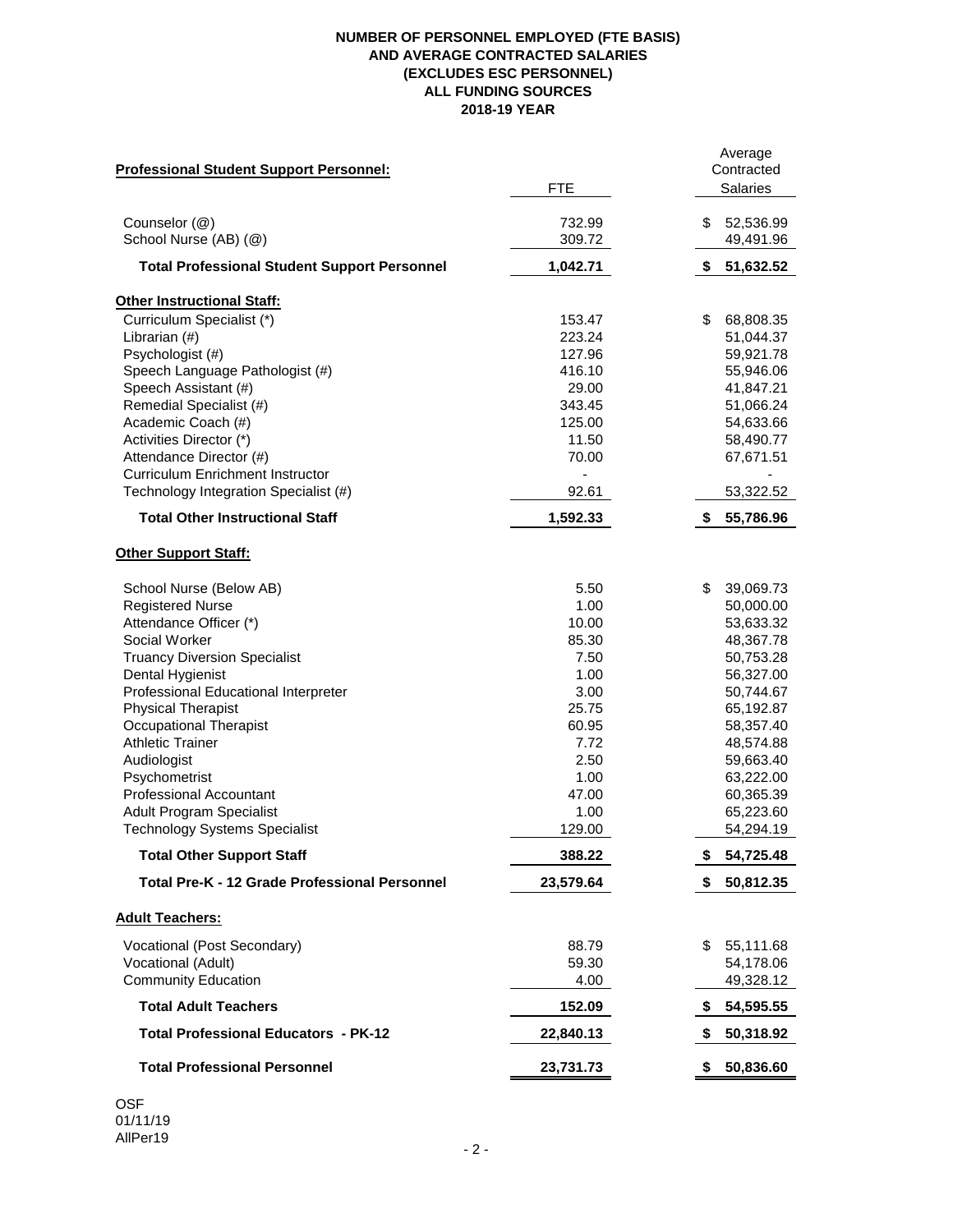### **COUNTY BOARDS OF EDUCATION NUMBER OF PERSONNEL EMPLOYED (FTE BASIS) AND AVERAGE CONTRACTED SALARIES (EXCLUDES ESC PERSONNEL) ALL FUNDING SOURCES 2018-19 YEAR**

|                                                     |           | Average<br>Contracted |
|-----------------------------------------------------|-----------|-----------------------|
| <b>Service Personnel:</b>                           | FTE       | <b>Salaries</b>       |
|                                                     |           |                       |
| Aides                                               | 1,569.600 | \$<br>26,192.37       |
| Early Childhood Classroom Assistant Teacher (ECCAT) | 1,356.760 | 28,353.03             |
| <b>Licensed Practical Nurse</b>                     | 123.190   | 27,512.65             |
| Paraprofessional                                    | 205.120   | 30,116.06             |
| Educational Sign Language Interpreter               | 19.000    | 30,048.68             |
| <b>Sign Support Specialist</b>                      | 32.850    | 25,721.33             |
| <b>Autism Mentor</b>                                | 396.900   | 27,941.85             |
| Director/Coordinator of Services                    | 104.233   | 44,896.12             |
| Accountant                                          | 138.091   | 33,583.92             |
| Auditor                                             | 13.100    | 40,114.52             |
| <b>Buyer</b>                                        | 7.940     | 45,713.31             |
| <b>Braille Specialist</b>                           | 21.450    | 26,897.32             |
| Clerk                                               | 66.597    | 30,829.74             |
| Secretary                                           | 1,357.451 | 32,574.32             |
| <b>Switchboard Operator</b>                         | 3.020     | 33,105.20             |
| <b>Computer Operator</b>                            | 33.690    | 31,663.59             |
| Programmer                                          | 25.500    | 52,411.06             |
| Draftsman                                           | 2.000     | 44,291.70             |
| <b>Graphic Artist</b>                               | 1.000     | 42,308.10             |
| <b>Inventory Supervisor</b>                         | 7.237     | 43,528.41             |
| <b>Printing Operator</b>                            | 0.340     | 37,779.76             |
| Accounts Payable Supervisor                         | 22.770    | 41,142.14             |
| Payroll Supervisor                                  | 19.583    | 43,391.75             |
| Supervisor of Maintenance                           | 29.140    | 47,982.86             |
| Audiovisual Technician                              | 1.000     | 45,061.65             |
| <b>Cabinet Maker</b>                                | 15.583    | 37,012.97             |
| Carpenter                                           | 55.471    | 40,008.48             |
| <b>Chief Mechanic</b>                               | 34.450    | 39,631.85             |
| Crew Leader                                         | 17.937    | 40,791.14             |
| Electrician                                         | 106.208   | 37,261.39             |
| Electronic Technician                               | 30.233    | 39,101.51             |
| Foreman                                             | 28.600    | 43,657.83             |
| General Maintenance                                 | 58.081    | 34,933.64             |
| Glazier                                             | 2.583     | 38,512.36             |
| Handyman                                            | 6.030     | 37,240.49             |
| Heating & Air Conditioning Mechanic                 | 61.908    | 37,710.19             |
| Locksmith                                           | 14.521    | 39,507.77             |
| Lubrication Man                                     | 1.500     | 35,274.15             |
| Mason                                               | 30.038    | 39,333.69             |
| Mechanic Assistant                                  | 2.500     | 31,567.11             |
| Mechanic                                            | 179.740   | 35,432.94             |
| Office Equipment Repairman                          | 5.767     | 39,954.95             |
| Painter                                             | 29.730    | 40,683.14             |